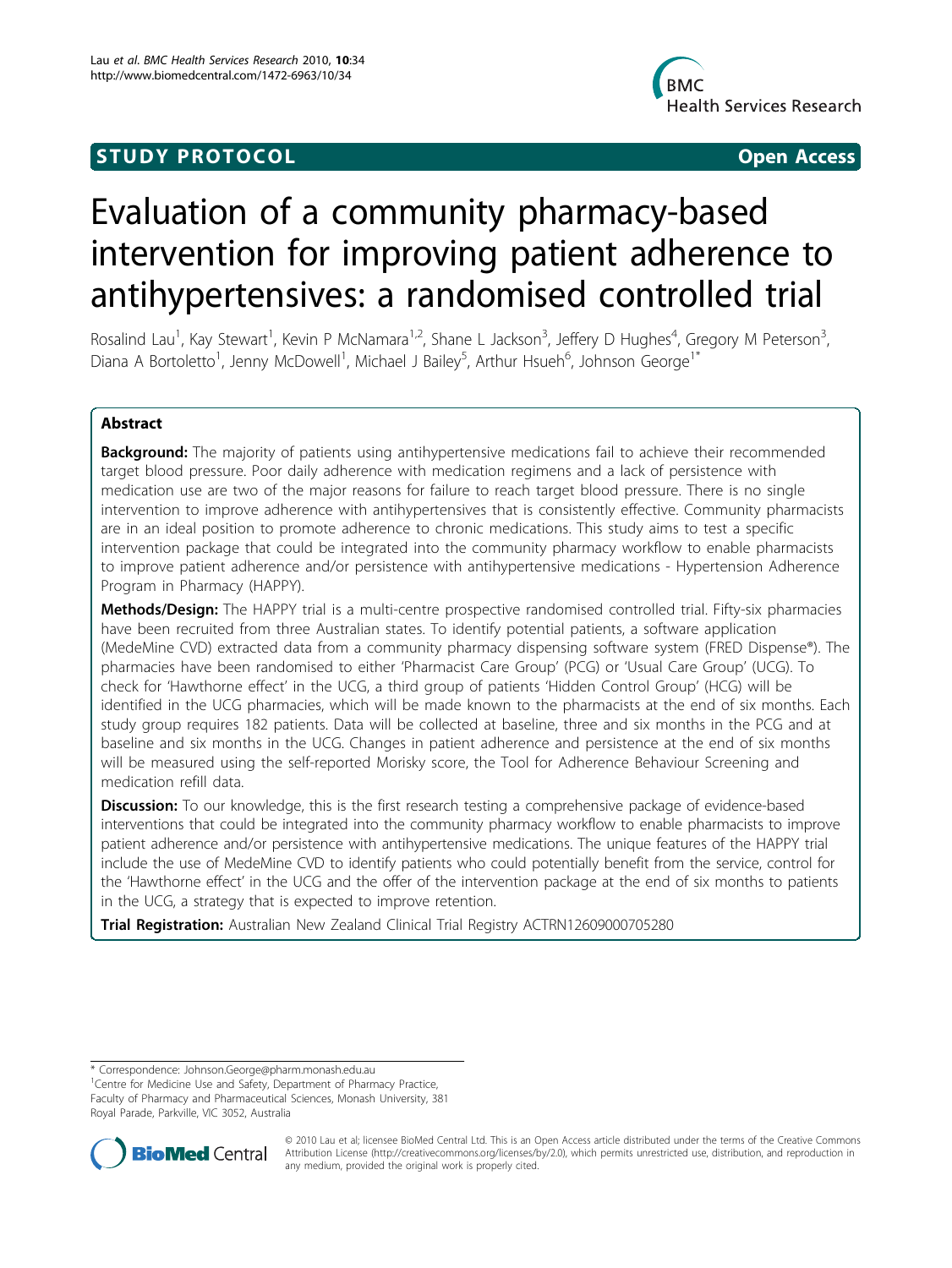## Background

A continuous positive correlation exists between increasing blood pressure (BP) and mortality rates [[1](#page-5-0)]. The cardiovascular mortality benefit associated with achieving BP control through medications has been demonstrated through large-scale clinical trials [[2](#page-5-0),[3\]](#page-5-0). Unfortunately, the majority of patients on antihypertensive medications fail to achieve their recommended target BP [[4-](#page-5-0)[6](#page-6-0)]. Poor adherence with medication regimens and a lack of persistence with medication use are two of the major reasons for failure to reach target BP [[6](#page-6-0)]. Several antihypertensive medication trials have found persistence after one year to be less than 50% [\[7](#page-6-0)-[9](#page-6-0)]. On any day, patients who were still engaged with the drug dosing regimen omitted about 10% of the scheduled doses, of which 42% were of a single day's dose and 43% were part of a sequence of several days [[7](#page-6-0)]. Adherence and persistence are likely to be much worse in routine clinical practice where, unlike clinical trials, patients' use of medications is not closely monitored.

There is no single intervention to improve adherence with antihypertensives that is consistently effective. Medication nonadherence is a multi-factorial issue. Interventions, either individually or in combination, for improving adherence with antihypertensives that have some evidence base are: simplifying dosing regimens, motivational strategies, unit dose packaging, educational counselling over the telephone, refill reminders, selfmonitoring, and dose-tailoring [\[10-13\]](#page-6-0). As medicines experts in primary care, community pharmacists are in an ideal position to address adherence and persistence issues in people with hypertension. In a US study of 200 community-dwelling elderly patients, a 36% absolute increase in medication adherence followed a comprehensive pharmacist intervention with educational and structural components, which was also associated with improved cardiovascular outcomes [[14\]](#page-6-0). The educational component included intensive and frequent counselling by a pharmacist, while the structural component involved packaging of medications in blister packs that contained each patient's daily medications. Australian community pharmacists are uniquely positioned in the healthcare system to undertake a role in cardiovascular medication management, a role supported by public opinion [\[15](#page-6-0)]. However, the pharmacist's role in addressing intentional and unintentional nonadherence to antihypertensive medicines in a sample of patients at risk of nonadherence remains untested using a randomised controlled design.

#### Aim of the research

To test a specific intervention package that could be integrated into community pharmacy workflow to enable pharmacists to improve patient adherence and/or persistence with antihypertensive medications - Hypertension Adherence Program in Pharmacy (HAPPY).

#### Primary outcome measures

The primary outcomes of the HAPPY trial are changes in patient adherence and persistence at the end of six months. These will be measured subjectively using the self-reported Morisky scale [\[16\]](#page-6-0) and the Tool for Adherence Behaviour Screening (TABS) [[17\]](#page-6-0) and objectively using the medication refill data (e.g. MedsIndex score [[18](#page-6-0)]). The Morisky scale assesses both intentional and unintentional nonadherence and comprises four items. Responses for each item are scored 0 for 'yes' and 1 for 'no' (except for the item 'are you always careful in taking medicines?' where the score was reversed) and added together. A total score of zero represents good adherence and a score of one or more represents suboptimal adherence. The TABS is another self-reported adherence measure, which was originally developed in Australian patients using chronic medicines. It has two subscales - 'adherence' and 'nonadherence' - each comprising four items to be answered on a 5-point Likert-type scale ('never' - 1 to 'always' - 5). The total score for 'nonadherence' will be subtracted from that of 'adherence'; a differential of ≥15 will be regarded as good adherence and ≤14 will be regarded as suboptimal adherence. The TABS measures both intentional and unintentional deviations from recommended management and has been shown to have greater incremental validity than other self-reported adherence measures [\[17](#page-6-0)]. The MedsIndex gives each patient a score out of 100 for each of their long-term medications, which is calculated based on their refill history. Any score less than 100 suggests suboptimal adherence.

#### Secondary outcome measures

Secondary outcomes include changes in patients' BP control, satisfaction with and willingness to pay for the service and economic benefits.

#### Methods/Design

#### Study Design

The HAPPY trial is a multi-centre prospective randomised controlled trial (RCT).

#### Study Setting

Community pharmacies included in the trial come from metropolitan, regional and remote areas in three states of Australia (Victoria, Western Australia and Tasmania), proportionally stratified according to Pharmacy Access/ Remoteness Index of Australia (PhARIA) [[19\]](#page-6-0) categories. (PhARIA provides a comprehensive, standardised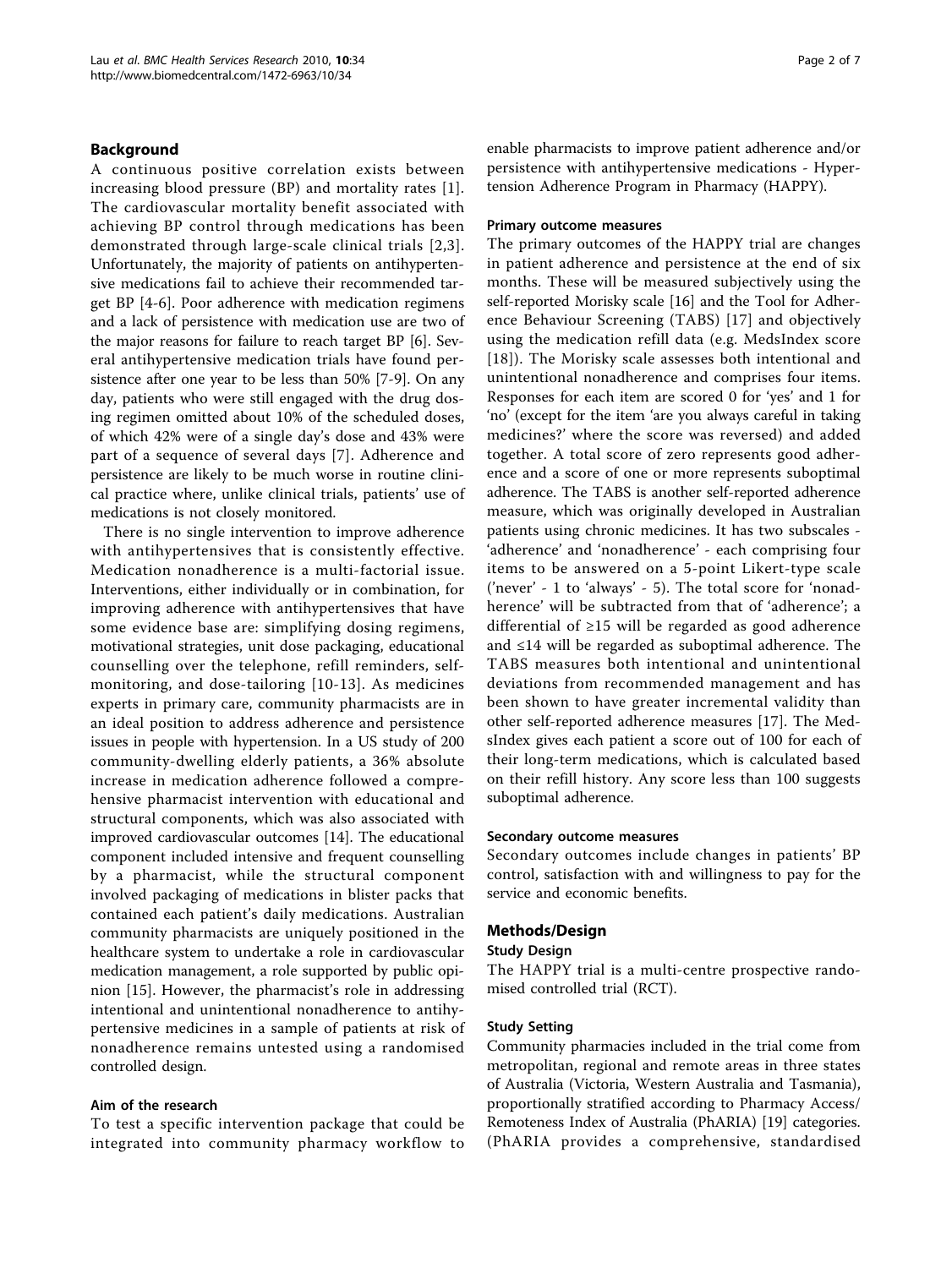measurement of the physical and professional remoteness of pharmacies throughout Australia, for use in the determination of rural and remote pharmacy allowances. The concept of remoteness was based on the road distance people have to travel to reach a range of services.) The pharmacies are located in a range of physical locations such as shopping strips, shopping malls, within medical centres and stand alone.

## Pharmacy Eligibility Criteria

Pharmacies that met all the following criteria were eligible to participate in the HAPPY trial:

- use the pharmacy dispensing program 'FRED Dispense<sup>®</sup>';
- agree to install a software application (MedeMine CVD) to identify patients who are using or have used antihypertensive medicines in the previous six months;
- have at least 40 patients who are currently using or have used antihypertensive medicines in the previous six months;
- have a private counselling area within the pharmacy where one-on-one consultation with a patient will be shielded from the public eye and ear;
- willingness and ability to attend project training either face-to-face or online;
- have time within the working week to allocate about one uninterrupted hour per patient to collect the baseline data; and
- able to follow-up participants for at least six months from baseline.

#### Recruitment of pharmacies

Contact information for pharmacies was obtained from the telephone directory/Internet. Pharmacies in each of the PhARIA categories in each state were contacted by telephone and informed about the project. An explanatory statement and consent form was sent to all eligible pharmacies, if the pharmacist expressed interest. Upon receipt of the signed consent form, pharmacies were formally included in the study.

## Cluster randomisation

In each state, pharmacies were randomised to either Pharmacist Care Group (PCG) or Usual Care Group (UCG) according to the PhARIA. Randomisation was carried out at the pharmacy level to avoid the contamination likely to result from the same pharmacy recruiting and following up both intervention and control group patients. Randomisation was carried out at a central location using the sealed opaque envelope technique. To check for any 'Hawthorne effect' [[20,21](#page-6-0)] in the UCG due to the effect of data collection, a third group of patients (Hidden Control Group - HCG) who are taking or have taken antihypertensives in the previous six months (but not included as participants in the UCG) will also be identified.

## Pharmacist Care Group (PCG)

The PCG participants receive a package of interventions from the pharmacist for enhancing their antihypertensive medication adherence, which includes:

- a home BP monitor (Omron®T9IT) with the capacity to store and download BP readings to be used for discussion at three- and six-month follow-ups;
- training by the pharmacist on self-monitoring of BP;
- motivational interviewing and education by the pharmacist to help patients improve their medication adherence and achieve target BP;
- pharmacist-initiated home medicines review (HMR), dose administration aid (DAA) and/or patient medication profile (PMP), where necessary;
- medication use review (MUR) to identify and resolve possible medication-related hypertension (e. g. due to non-steroidal anti-inflammatory drugs, cold preparations, complementary medicines, etc.);
- referral to a GP when needed (e.g. very high blood pressure); and
- refill reminders (by either SMS, telephone or mail) from their pharmacist at a chosen number of days before their antihypertensive medication dispensing is due.

HMRs [http://www.medicareaustralia.gov.au/provider/](http://www.medicareaustralia.gov.au/provider/pbs/fourth-agreement/hmr.jsp) [pbs/fourth-agreement/hmr.jsp](http://www.medicareaustralia.gov.au/provider/pbs/fourth-agreement/hmr.jsp) are designed to assist consumers living at home to maximise the benefits of their medication regimen and prevent medicationrelated problems. The review involves the consumer's general practitioner (GP) and preferred community pharmacy, and in some cases other relevant members of the healthcare team. The GP refers the consumer to the community pharmacy and an accredited pharmacist visits the consumer at home, reviews their medication regimen, and provides the GP with a report. The GP and consumer then agree on a medication management plan.

A DAA [http://www.health.gov.au/internet/main/pub](http://www.health.gov.au/internet/main/publishing.nsf/Content/ppsac-qa-daa)[lishing.nsf/Content/ppsac-qa-daa](http://www.health.gov.au/internet/main/publishing.nsf/Content/ppsac-qa-daa) is a device developed to assist patients in better managing their medicines by arranging their medicines into individual doses according to the prescribed dose schedule throughout the day. The aim of the DAA Program is to reduce medicationrelated hospitalisation and adverse events through improving medication management and adherence for people in the community.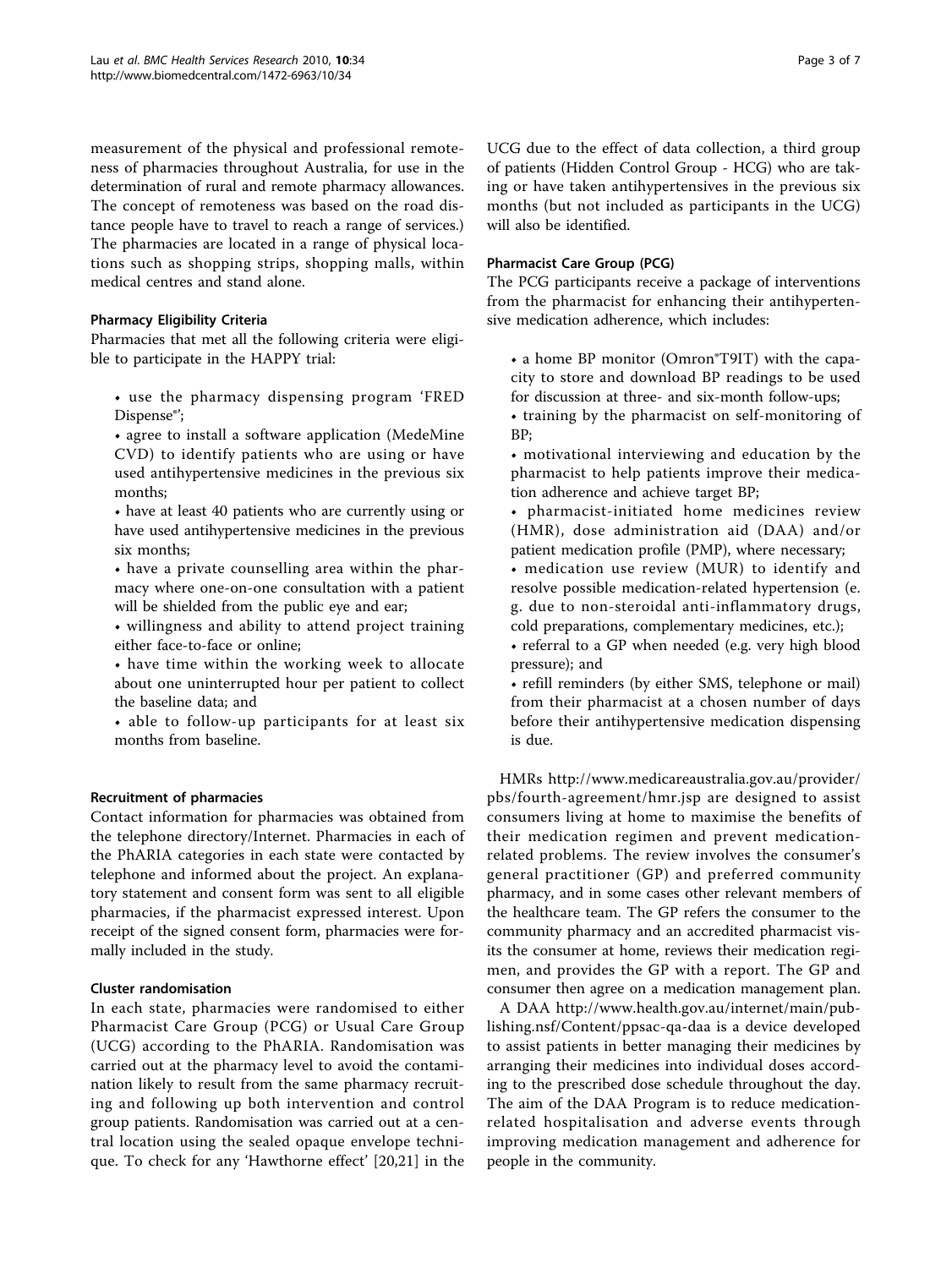A PMP [http://www.health.gov.au/internet/main/pub](http://www.health.gov.au/internet/main/publishing.nsf/Content/ppsac-qa-pmp)[lishing.nsf/Content/ppsac-qa-pmp](http://www.health.gov.au/internet/main/publishing.nsf/Content/ppsac-qa-pmp) is a comprehensive written summary of all regular medicines taken by a patient that assists them in understanding and managing their medicines by informing them how, when and why to take their medicines. The aim of the PMP Program is to reduce the risk of medication-related adverse events by assisting people to understand and manage their medications, including prescription, over-the-counter and complementary medicines.

A MUR [http://www.psnc.org.uk/pages/murs\\_the\\_ba](http://www.psnc.org.uk/pages/murs_the_basics.html)[sics.html](http://www.psnc.org.uk/pages/murs_the_basics.html) usually takes place in the pharmacy and it involves the pharmacist checking the patient's medication, making sure that the patient knows how and why they should be taking their medication, as well as identifying any problems. It provides the patient with an opportunity to ask questions and the pharmacist an opportunity to improve the patient's medication understanding and adherence, as well as being able to highlight problems and provide appropriate solutions.

## Usual Care Group (UCG)

UCG pharmacists will continue to offer routine care to their patients.

## Training for Pharmacists

Training was organised for all participating pharmacists in two modes, face-to-face and online. Materials and resources were made available as hard copy, online and on CDs, to provide flexible learning opportunities. Training comprised two phases:

#### Phase I

Phase I training was delivered to all participating pharmacists and included the project overview, patient recruitment including the use of MedeMine CVD software to identify patients using antihypertensive medications, calculation of MedsIndex score, use of BP monitors and collection of baseline data.

#### Phase II

The second phase focused on the importance of medication adherence in achieving optimal BP control, a clinical update on hypertension management, motivational interviewing, review of BP monitoring by patients, downloading home BP recordings, charting BP against adherence, and identification and resolution of medication-related hypertension by MUR.

Pharmacists in the PCG were offered Phase II training before baseline data collection. The UCG pharmacists will receive Phase II training after the six-month followup, so that control patients can be offered the interventions tested in the PCG after the study. This will encourage recruitment of pharmacists to the UCG and improve retention of patients in the UCG.

#### Sample size

Australian, European and North American studies have estimated that around 50% of patients initiating an antihypertensive medication discontinue their medication (become nonpersistent) within twelve months [[22\]](#page-6-0). To demonstrate a 15% difference in adherence between the control and intervention groups at six months (e.g. 50% in the UCG versus 65% in the PCG) with 80% power and a two-sided p-value of 0.05, 182 patients are required per study group. To allow for potential dropouts (approximately 25% over six months) 225 patients need to be recruited per group; i.e. a total of 450 patients at baseline.

## Recruitment of patient participants

A software application, MedeMine CVD, has been installed on the dispensing computer of participating pharmacies. MedeMine CVD extracts data from the market leading pharmacy dispensing software system in Australia (FRED Dispense®) and identifies patients who are using or have used antihypertensive medicines in the previous six months. The purpose of MedeMine CVD is to:

1. preferentially identify patients who last had their antihypertensive medications dispensed more than 59 days previously and those with suboptimal refill adherence;

2. generate personalised "Expression of Interest" (EOI) forms to mail to potential patient participants. Once the completed EOI has been received by the pharmacist and eligibility is confirmed, the information is recorded in MedeMine CVD;

3. generate the participant explanatory statement and consent form, as well as a letter and fax-back form to be sent to the participant's GP to confirm diagnosis of primary hypertension and advise of the participant's target BP;

4. manage participant appointments by pharmacists;

5. create a unique identification number for each participant, which is printed on all study documents (e.g. data collection forms and letters); and

6. send SMS reminders or prompt the pharmacist to telephone or send mail reminders, to participants who have requested this part of the service, when their supplies are dwindling.

An invitation letter (EOI) with a short questionnaire (seeking information about the patient's BP, interest in participation, nominated GP, including contact details and consent to contact the GP, and patient telephone contact details) and a reply-paid envelope were sent to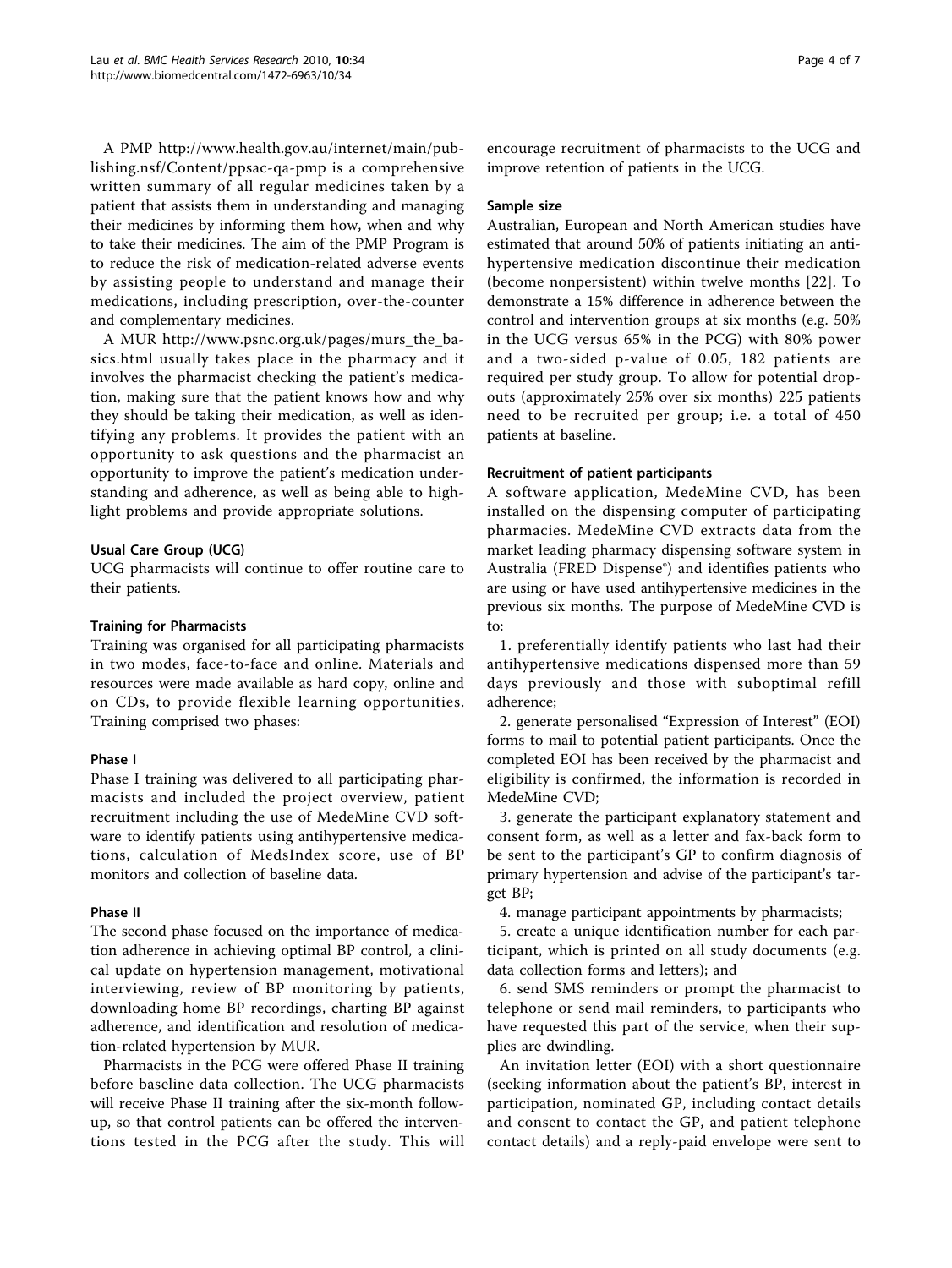potential participants. Patients were asked to return the completed questionnaire to the pharmacy and indicate their interest in participating. Once the EOI is received, the pharmacist will contact the patient to further assess their eligibility and arrange a mutually convenient time to visit the pharmacy to enrol in the study. If eligibility is confirmed, the consent form would then be signed. The pharmacist will also contact the patient's GP. At no point are patients' identities made known to the researchers.

## Inclusion criteria

• using or having used in the last six months at least one antihypertensive medication belonging to the four most common classes of antihypertensives in Australia - angiotensin converting enzyme inhibitors angiotensin-II receptor antagonists, calcium channel blockers, beta blockers - [http://www.aihw.gov.au/](http://www.aihw.gov.au/publications/cvd/mfchatua/mfchatua.pdf) [publications/cvd/mfchatua/mfchatua.pdf](http://www.aihw.gov.au/publications/cvd/mfchatua/mfchatua.pdf) or fixed combinations of antihypertensive medications belonging to the above classes with other antihypertensives (e.g. diuretics);

• a diagnosis of primary hypertension;

• 18 years and above; and

• available for follow-up for at least six months from baseline.

## Exclusion criteria

• participation in other adherence promotion programs;

• having had a pharmacist-conducted HMR service in the last 12 months;

• unable to communicate in English; and

• does not self-administer antihypertensive medicines.

Each pharmacist was asked to recruit 7-10 patients from their pharmacy.

#### Data collection

## Baseline visit

During the baseline visit to the pharmacy, the pharmacist will measure the patient's BP using a digital BP monitor (average of two readings as per WHO MON-ICA [[23](#page-6-0)] and EHRM [[24\]](#page-6-0) protocols - if these differ by more than 5 mmHg, a third reading will be taken and the average of the two closest readings will be recorded). Each pharmacy has been provided with a BP monitor. The MedsIndex score will be calculated for each antihypertensive medicine the patient uses. Adherence will be measured using self-report tools - the Morisky scale and the TABS. The Beliefs and Behaviour Questionnaire [[17](#page-6-0)] will be used to assess patient experiences, attitudes and beliefs regarding their health and treatment and the 8 item short Assessment of Quality of Life (AQoL) [[25](#page-6-0)] will be used to measure health-related quality of life. The pharmacist will also collect information on the patient's medications and their understanding of and ability to use these medications. The PCG will also receive the intervention described earlier.

## Three-month visit

## Pharmacist Care Group (PCG) Only

During the patient's visit to the pharmacy at three months, the pharmacist will administer the Morisky scale and TABS. The pharmacist will also:

- download the patient's home BP measurements for review and discussion with the patient;
- measure patient's BP (as described above);
- document any adherence issues and actions taken; and

• refer patient to their GP, if needed (e.g. persistent uncontrolled BP even after improvement in adherence).

## Six-month visit (Final project visit)

Measures performed at baseline will be repeated for both UCG and PCG patients at their six-month visit to the pharmacy.

## Usual Care Group (UCG) Only

Following final measurements, each UCG participant will receive the same package of interventions offered to the PCG at baseline. UCG participants will receive follow-up pharmacy services two months after the 'Final project visit'. The pharmacist will:

- measure patient's BP (as described above);
- review patient's home BP recordings;
- review patient's BP measurement techniques;
- discuss adherence issues; and
- refer when needed (e.g. persistent uncontrolled BP).

## Data analysis

Participant characteristics in the UCG and PCG will be compared at baseline. Paired t-tests and/or Wilcoxon Signed Rank test will be used to compare changes in total scores on the Morisky scale, TABS and MedsIndex between the PCG and the UCG at baseline and six months. MedsIndex scores will be compared using paired t-tests and/or Wilcoxon Signed Rank test in the UCG and the HCG at six months.

Baseline data will be used to identify factors associated with suboptimal adherence in the whole study population. Significant factors in univariate analysis (chi-square,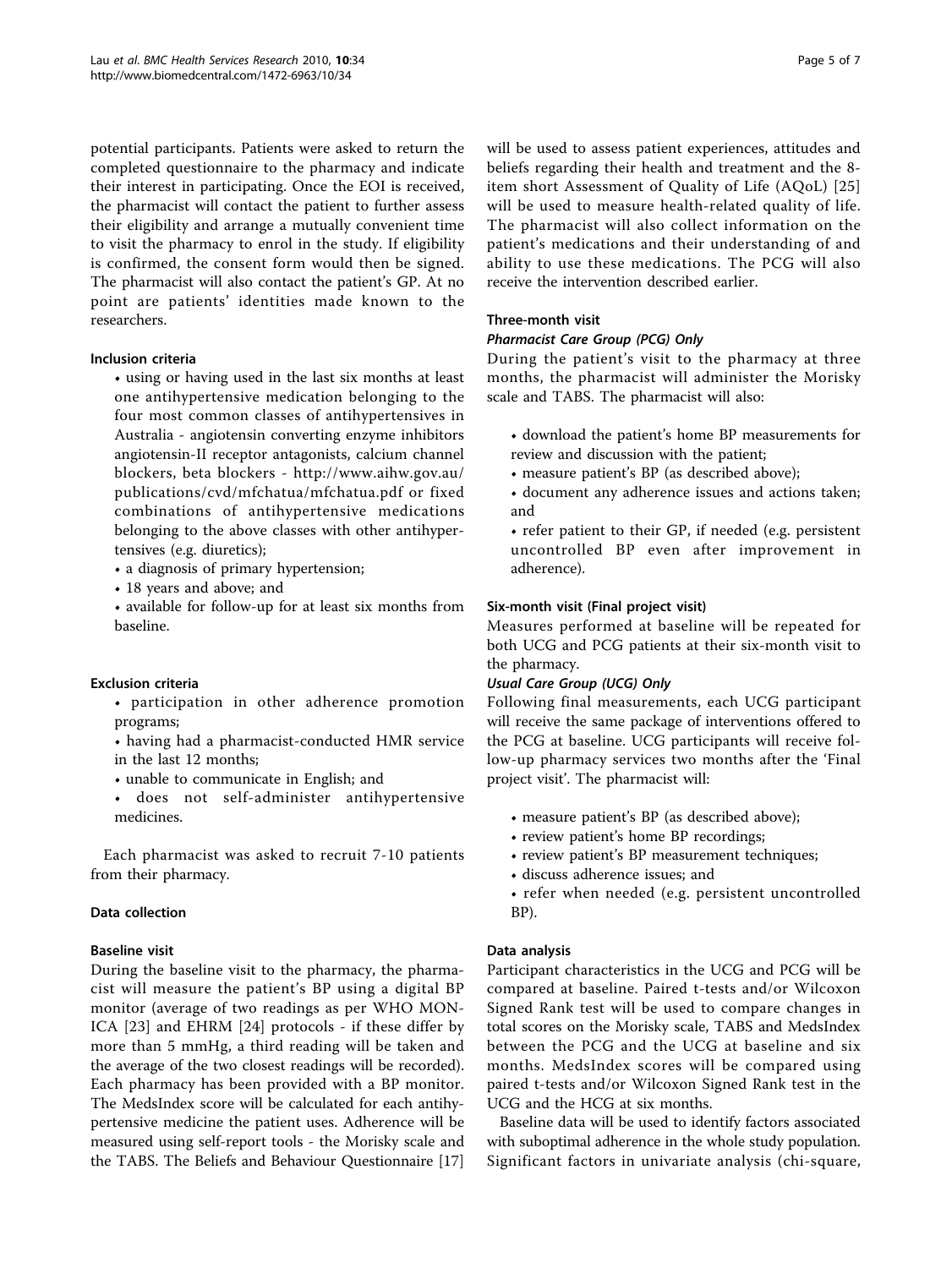<span id="page-5-0"></span>Mann-Whitney U test and Student's t-test) will be further tested in multivariate analysis (linear regression) to identify independent predictors of nonadherence/nonpersistence in the study population. To adjust for cluster randomisation, a pharmacy variable will also be included in the multivariate models.

An economic evaluation will also be carried out and will be reported elsewhere.

## Ethics

This project has been approved by the Human Research Ethics Committees of Monash University, Curtin University and The University of Melbourne, and the Human Research Ethics Network of Tasmania. All pharmacists and patient participants (in the UCG and PCG) provided written informed consent at the time of enrolment.

Approval to access dispensing data for the HCG was given on the basis that pharmacists have routine access to this data about their patients via the dispensing program and would use it in normal practice to routinely check their patient's history for actual or potential medication-related problems. The researchers will have access only to deidentified patient data.

## Study timeline

Trial start: June 2009

Baseline data collection: June-August 2009

Three-month data collection: October-November 2009 Six-month data collection: December 2009-January 2010

Data analysis: February 2010

## **Discussion**

To our knowledge, HAPPY trial is the first RCT testing a comprehensive package of evidence-based interventions able to be integrated into the community pharmacy workflow, to enable pharmacists to improve patient adherence and/or persistence with antihypertensive medications. HAPPY trial is unique because we have taken into consideration the 'Hawthorne effect' in the UCG by having a third group of patients (HCG) who are taking or have taken antihypertensives in the previous six months but not included in the UCG. In addition, UCG pharmacists and their patient participants will not be disadvantaged as, after the study period is completed, they will be offered the intervention package tested in the PCG, a strategy that is expected to enhance participant retention.

## Trial registration

Australian New Zealand Clinical Trial Registry ACTRN12609000705280

#### Abbreviations

BP: Blood pressure; TABS: Tool for Adherence Behaviour Screening; RCT: Randomised Controlled Trial; PhARIA: Pharmacy Access/Remoteness Index of Australia; CVD: Cardiovascular disease; PCG: Pharmacist Care Group; UCG: Usual Care Group; HCG: Hidden Control Group; HMR: Home medicines review; DAA: Dose administration aid; PMP: Patient medication profile; and MUR: Medication use review; GP: General practitioner; EOI: Expression of Interest; MONICA: Monitoring of trends and determinants in cardiovascular disease; EHRM: European health risk monitoring; and AQoL: Assessment of Quality of Life.

#### Acknowledgements

The HAPPY trial is funded by the Australian Government Department of Health and Ageing as part of the Fourth Community Pharmacy Agreement through the Fourth Community Pharmacy Agreement Research & Development Grants Program managed by the Pharmacy Guild of Australia. The authors thank Thomas Donovan from Centre for Medicine Use and Safety, Department of Pharmacy Practice, Faculty of Pharmacy and Pharmaceutical Sciences, Monash University; Luke Bereznicki, Jill Finch, Peter Gee and Angus Thompson from Medication Outcomes Research and Education, School of Pharmacy, University of Tasmania; and Elsamaul Elhebir, School of Pharmacy, Curtin University for their valuable contributions to the running of the HAPPY Trial.

#### Author details

<sup>1</sup> Centre for Medicine Use and Safety, Department of Pharmacy Practice, Faculty of Pharmacy and Pharmaceutical Sciences, Monash University, 381 Royal Parade, Parkville, VIC 3052, Australia. <sup>2</sup>Greater Green Triangle University Department of Rural Health, Flinders and Deakin Universities, Deakin University, Princes Hwy, Warrnambool, VIC 3280, Australia. <sup>3</sup>Unit for Medication Outcomes Research and Education, School of Pharmacy, University of Tasmania, Churchill Avenue, Sandy Bay, TAS 7005, Australia. 4 School of Pharmacy, Curtin University, Kent Street, Bentley, WA 6102 Perth, WA 6845, Australia. <sup>5</sup>Department of Epidemiology and Preventive Medicine, Monash University, Alfred Hospital, Commercial Road, VIC 3004, Australia. 6 Centre for Health Policy, Programs and Economics, School of Population Health, The University of Melbourne, 207 Bouverie Street, Carlton, VIC 3053, Australia.

#### Authors' contributions

RL is the project manager of Happy Trial and wrote the first draft of the manuscript with input from JMcD, DB and JG. KS, KMcN, SJ, JH, GP, JMcD, MB, AH and JG were involved in the conception and design of the study and also have an ongoing involvement in the management of the study. All the authors read and approved the final manuscript.

#### Competing interests

The authors declare that they have no competing interests.

#### Received: 8 December 2009

Accepted: 5 February 2010 Published: 5 February 2010

#### References

- Collaborative Prospective Studies: [Age-specific relevance of usual blood](http://www.ncbi.nlm.nih.gov/pubmed/12493255?dopt=Abstract) [pressure to vascular mortality: a meta-analysis of individual data for one](http://www.ncbi.nlm.nih.gov/pubmed/12493255?dopt=Abstract) [million adults in 61 prospective studies.](http://www.ncbi.nlm.nih.gov/pubmed/12493255?dopt=Abstract) Lancet 2002, 360:1903-1913.
- ALLHAT Officers and Coordinators for the ALLHAT Collaborative Research Group: [Major Outcomes in High-Risk Hypertensive Patients Randomized](http://www.ncbi.nlm.nih.gov/pubmed/12479763?dopt=Abstract) [to Angiotensin-Converting Enzyme Inhibitor or Calcium Channel Blocker](http://www.ncbi.nlm.nih.gov/pubmed/12479763?dopt=Abstract) [vs Diuretic.](http://www.ncbi.nlm.nih.gov/pubmed/12479763?dopt=Abstract) JAMA 2002, 288:2981-2997.
- 3. Hansson LZS, Carruthers B, Dahlöf D, Elmfeldt SJ, Ménard J, Rahn K, Wedel H, Westerling S: [Effects of intensive blood-pressure lowering and](http://www.ncbi.nlm.nih.gov/pubmed/9635947?dopt=Abstract) [low-dose aspirin in patients with hypertension: principal results of the](http://www.ncbi.nlm.nih.gov/pubmed/9635947?dopt=Abstract) [Hypertension Optimal Treatment \(HOT\) randomised trial.](http://www.ncbi.nlm.nih.gov/pubmed/9635947?dopt=Abstract) Lancet 1998, 351(9118):1755-1762.
- 4. Briganti EM, Shaw JE, Chadban SJ, Zimmet PZ, Welborn TA, McNeil JJ, Atkins RC: [Untreated hypertension among Australian adults: the 1999-](http://www.ncbi.nlm.nih.gov/pubmed/12885281?dopt=Abstract) [2000 Australian Diabetes, Obesity and Lifestyle Study \(AusDiab\).](http://www.ncbi.nlm.nih.gov/pubmed/12885281?dopt=Abstract) Med J Aust 2003, 179(3):135-139.